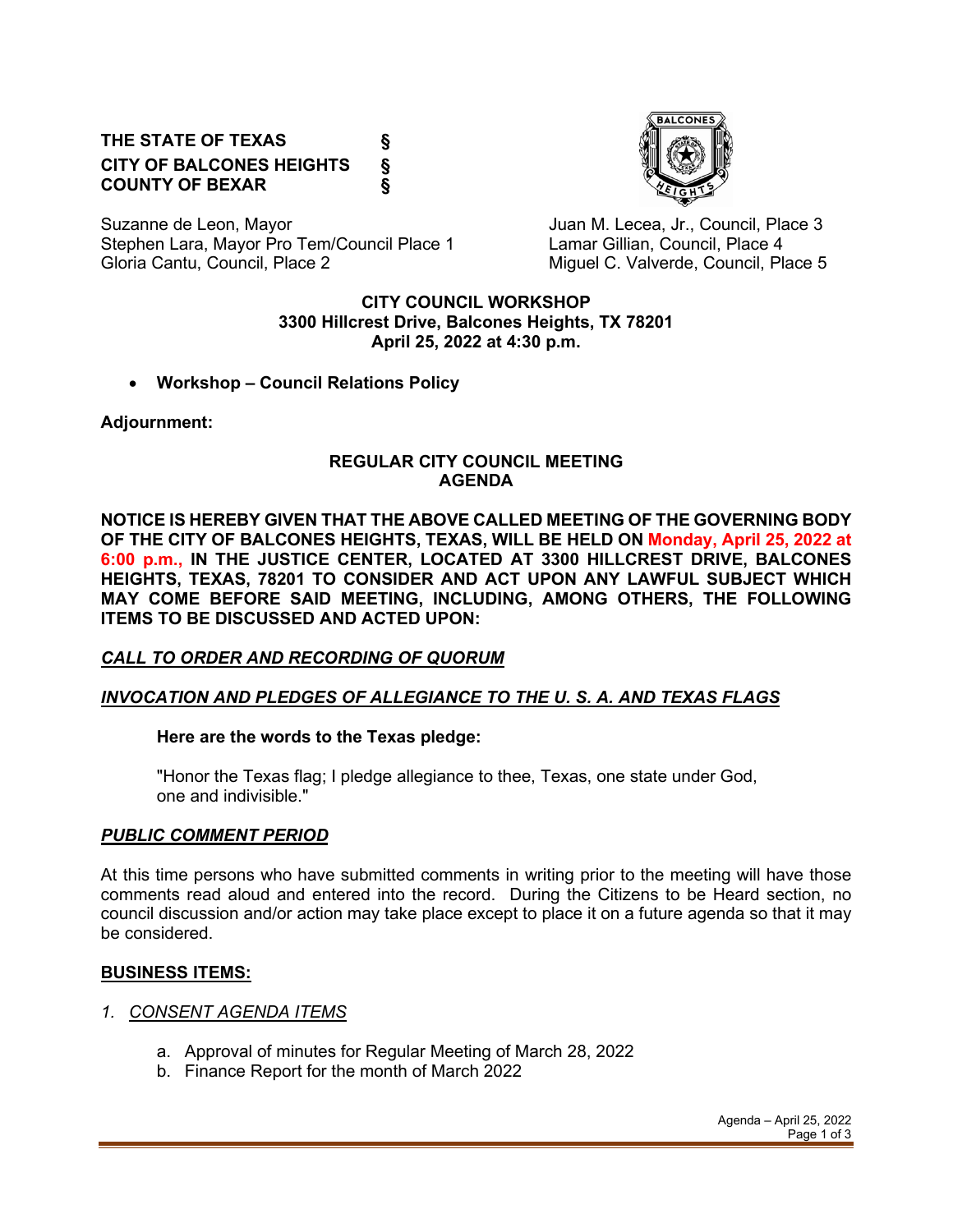- 2. Discussion and possible **ACTION** to approve Planning and Zoning Commission's recommendation on application for Site Plan Review submitted by Kash Coffee, LLC. and provide direction for permitting. (Thelen)
- 3. Consideration and **ACTION** to amend the project budget to increase funds for the purchase of public safety handheld radios and dispatch consoles. (Messick)
- 4. Discussion and action to authorize the reallocation of Unassigned Fund Balance from the General fund to the Reserved Fund Balance in the Capital fund. (Messick)
- 5. Consideration and **ACTION** to adopt a resolution to amend the Economic Development Corporation, Type B Bylaws for the Board of Directors term limits. (Nastasi)
- 6. Discussion regarding the PACE program. (Mayor)
- 7. Discussion regarding C6 Disposal increase. (Lecea)
- 8. Staff update regarding 4210 Fredericksburg Rd. (Lecea)
- 9. Comprehensive Land Use project update.
- 10. Strategic Plan Update. (Nastasi/Thelen)
- 11. Discussion and **possible** ACTION to approve holding city-wide garage sale. (Tatum)
- 12. Economic Development Corporation Summary. (Nastasi)
- 13. Finance Committee Update. (Gillian)
- 14. Department Reports and Q&A (Police Department, Fire Department, Community Development, Finance, and Economic Development & Public Affairs*)*

### *ANNOUNCEMENTS AND REQUESTS:*

- 15. Announcements by City Administrator
- 16. Announcements by Mayor and Council Members
- 17. Agenda Item Requests by Mayor and Council Members to be placed on a future City Council agenda.

# *ADJOURNMENT:*

**DECORUM REQUIRED**

**Any disruptive behavior, including shouting or derogatory statements or comments may be ruled out of order by the Presiding Officer.** 

The Balcones Heights City Council reserves the right to adjourn into **executive session** at any time to discuss any of the matters listed above, as authorized by Texas Government Code § 551.071